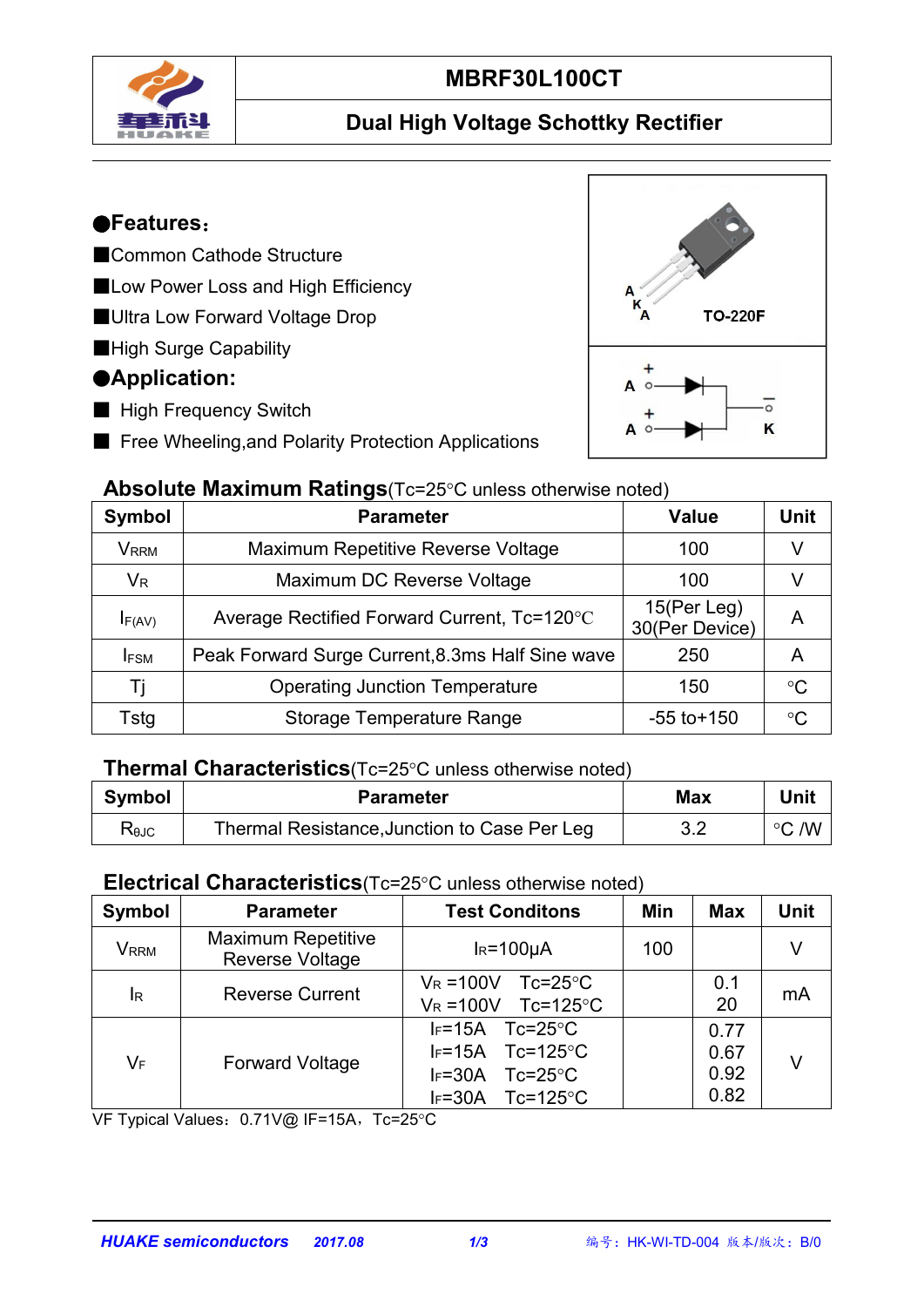

# **MBRF30L100CT**

# **Dual High Voltage Schottky Rectifier**

## **Typical Performance Characteristics**



Forward Voltage Drop, V<sub>E</sub>[V]

#### **Figure 1. Forward Current Characteristics Figure 2. Reverse Leakage Current**



#### Reverse Voltage, V<sub>R</sub>[V]



100<br>90<br>80

 $\overline{0}$ 

 $20$ 

40

Reverse Voltage, V<sub>R</sub>[V]

60



Case Temperature,  $T_c[^{\circ}C]$